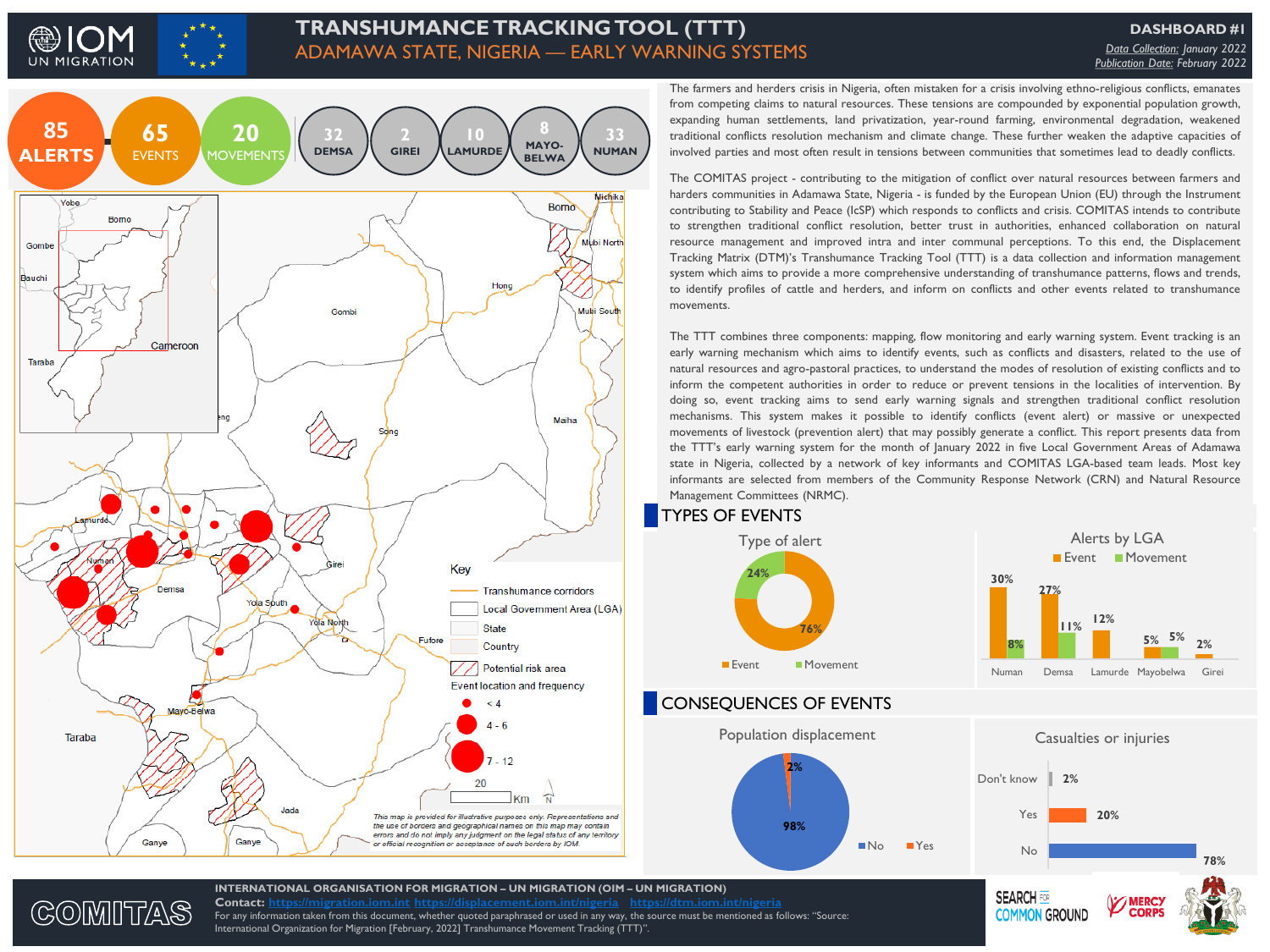

# **TRANSHUMANCE TRACKING TOOL (TTT)** ADAMAWA STATE, NIGERIA — EARLY WARNING SYSTEMS

**DASHBOARD #1** *Data Collection: January 2022 Publication Date: February 2022*

**COMMON GROUND** 

non-use of official transhumance corridors (30%), damage to surrounding fields by pastoral groups (26%) as well as competition around animal resources (21%). The data further indicates that these movements could potentiall Regarding movement alerts, the data for January 2022 indicates that 50 per cent relate to mass movements of cattle and the remaining half relate to early movements. Key informants indicated that mass and early movements co non-use of official transhumance corridors (30%), damage to surrounding fields by pastoral groups (26%) as well as competition around animal resources (21%). The data further indicates that these movements could potentiall 25 per cent were cross-border movements (10% from Nigeria to Cameroon, 10% from Cameroon to Nigeria and then back to Cameroon and 5% from Niger to Nigeria then to Cameroon).

Meanwhile, 76 per cent event of alerts were transhumance related events. Most events (30%) were observed in Numan LGA, followed by Demsa LGA (27%). Agro-pastoral conflict and intra-community tensions were the predominant e types reported, constituting 32 per cent and 31 percent respectively. Agro-pastoral conflicts were mainly caused by early or late movements of pastoral groups (42%) and damage to surrounding fields by pastoral groups (42%) January, only 29 per cent of the events were resolved with the involvement of community leaders, local and/or national authorities, pastoral organizations, and religious leaders. However, 70 per cent of the events are not require a concerted effort of all of the actors involved in conflict management. Reported events resulted in 20 per cent of causalities or injuries and 2 per cent of displacement.

### MOVEMENT ALERTS





**Contact: [https://migration.iom.int](https://migration.iom.int/) <https://displacement.iom.int/nigeria> <https://dtm.iom.int/nigeria>** For any information taken from this document, whether quoted paraphrased or used in any way, the source must be mentioned as follows: "Source: International Organization for Migration [February, 2022] Transhumance Movement Tracking (TTT)".